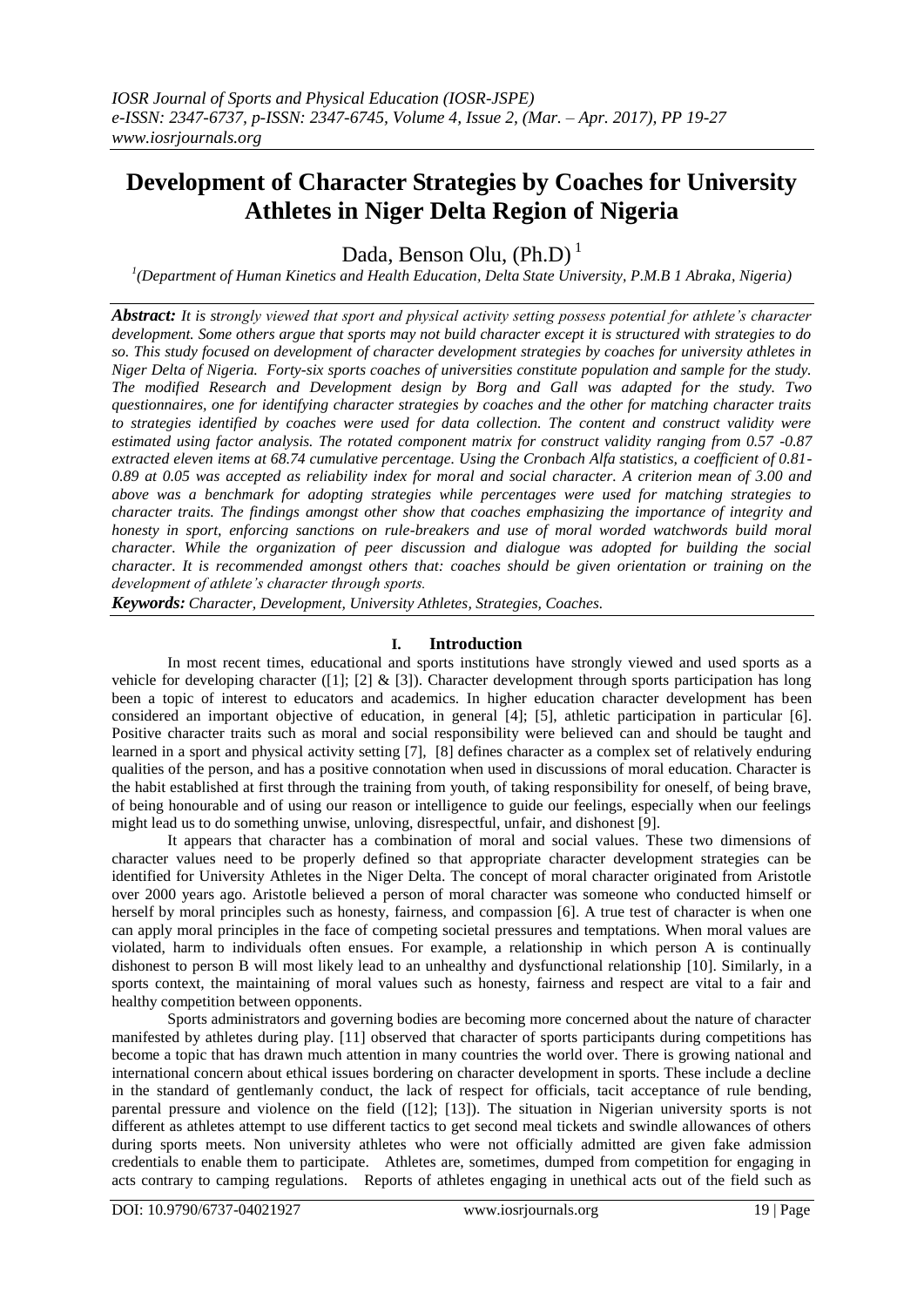dishonest dealings with friends, lovers and or games officials are topical news in the media. These reports indicate that athletes are failing to demonstrate character values which the society is expecting. The above scenario underscores the need for character development strategies for coaches especially in the Niger Delta area of Nigeria.

The jury reports on the 21st NUGA of the University of Maiduguri from 15-24th February 2007 further reveals the character of University athletes in Nigeria and the Niger Delta particularly. The appeals and protests showed that even many athletes felt cheated. The protests and appeals include inconsistencies on admission letters and registration procedures manipulated to engage non-university athletes. Impersonation and the use of mercenaries in the competition were identified. The jury after adjudication disqualified Thirty-eight athletes who were not bona fide student athletes. In addition the entire handball and cricket teams of two Universities were mercenaries. The panel further observed a decline in moral standards of the game as athletes and university sport officials engage in illegal and un-sportsman-like practices to win medals. This report indicates that University coaches, athletes, and even University Administrators are involved in nurturing bad character which sport participation is supposed to build. The report revealed that university athletes are engaging themselves in unsportsman-like character such as trying to win at all cost. University teams use all forms deceit to out manouvre opponent teams. During the 2008 games, it was difficult to commence the swimming event due to protests that mercenaries were fielded by certain universities from Niger Delta region. This resulted in an impasse preceding the swimming event. It was observed by some coaches that athletes from Niger Delta are being marketed among universities in a bid to win at -all cost. Thus, it becomes imperative to empirically determine the status of university athletes' character and character development strategies to forestall moral character decadence in sport, which are the primary thrust of this study.

Character development is engaging in activities that produce a change in the individual that is synonymous with character education. Character education refers to the deliberate and intentional activity of cultivating, modeling and teaching moral growth and moral development [14]. The goal of this process is for an individual to build moral habits with a disposition to act upon moral judgment [15]. It involves teaching young people the knowledge, attitudes, beliefs, skills and behaviour to be fair, kind and good.Sport teaches the value of practice and personal development besides providing a pseudo environment that allows for correction and modification within the bounds of real life. This is because, according to Austin [16] sports can build character but it does not happen automatically, we must intentionally make it happen. Thus, with a proper teaching and coaching that also emphasized on character development, sports and physical activity can be an appropriate platform for building a character [17]. Character is not caught but taught in a sport. Hence, character development must be systematically taught to players. The terms character and moral development have been used interchangeably and can be interpreted quite differently depending on one's perspective. Moral development has been used as an umbrella term encompassing concepts such as sportsmanship, character, pro social behaviour and fair play [18]. In this study character development and moral development will be used interchangeably. They refer to the cognitive process individuals experience as they develop the capacity to reason about moral issues that arise in a sports environment. It includes situation where athletes are challenged to balance their rights and responsibilities simultaneously with the rights and responsibilities of others. There is scarcely any investigation designed to investigate strategies utilized to develop character and good morals through sport of a Nigeria context. It is observed that the scientific community has learned little about the strategies coaches use on day to day basis to develop character and good skills which is necessitating the need for character development strategy for coaches of university athletes in Niger Delta.

Several theories and conceptual approaches highlight the strategies by which coaches may foster character development among university athletes. Social learning theory [19], proposes that individuals learn character through observational learning and social reinforcement. This implies that coaches can serve as role models and distribute rewards for fascinating character in sports. Structural development theory ([20]; [21]) propose that individuals reach more mature levels of moral reasoning by experiencing moral dilemmas and finding balance among their own and others interest through discussion. Coaches can take advantage of such situations in sport by engaging athletes in meaningful dialogue that challenges them to consider others wellbeing. Positive athletes character development can be fostered by participating in activities that provide opportunities for skill building and engaging in interactions with supportive adults such as the coach [22]. Coaches who set expectations for positive character can build supportive relationships and create an empowering environment that positively influence personal responsibility, caring for others and contribute to society. The structural and social learning theorists provide insight on how coaches might influence university's athlete social and moral character development. These theories and conceptual approaches provide insight on how coaches might develop university athlete sportsmanship and moral character development.

Theory-driven research suggests that coaches can make an impact on athletes' character, in at least four ways modeling, social approval, motivational climate, and dialogue about and resolution of moral dilemmas. First, modeling is a powerful strategy by which youth learn about sportsmanship from watching coaches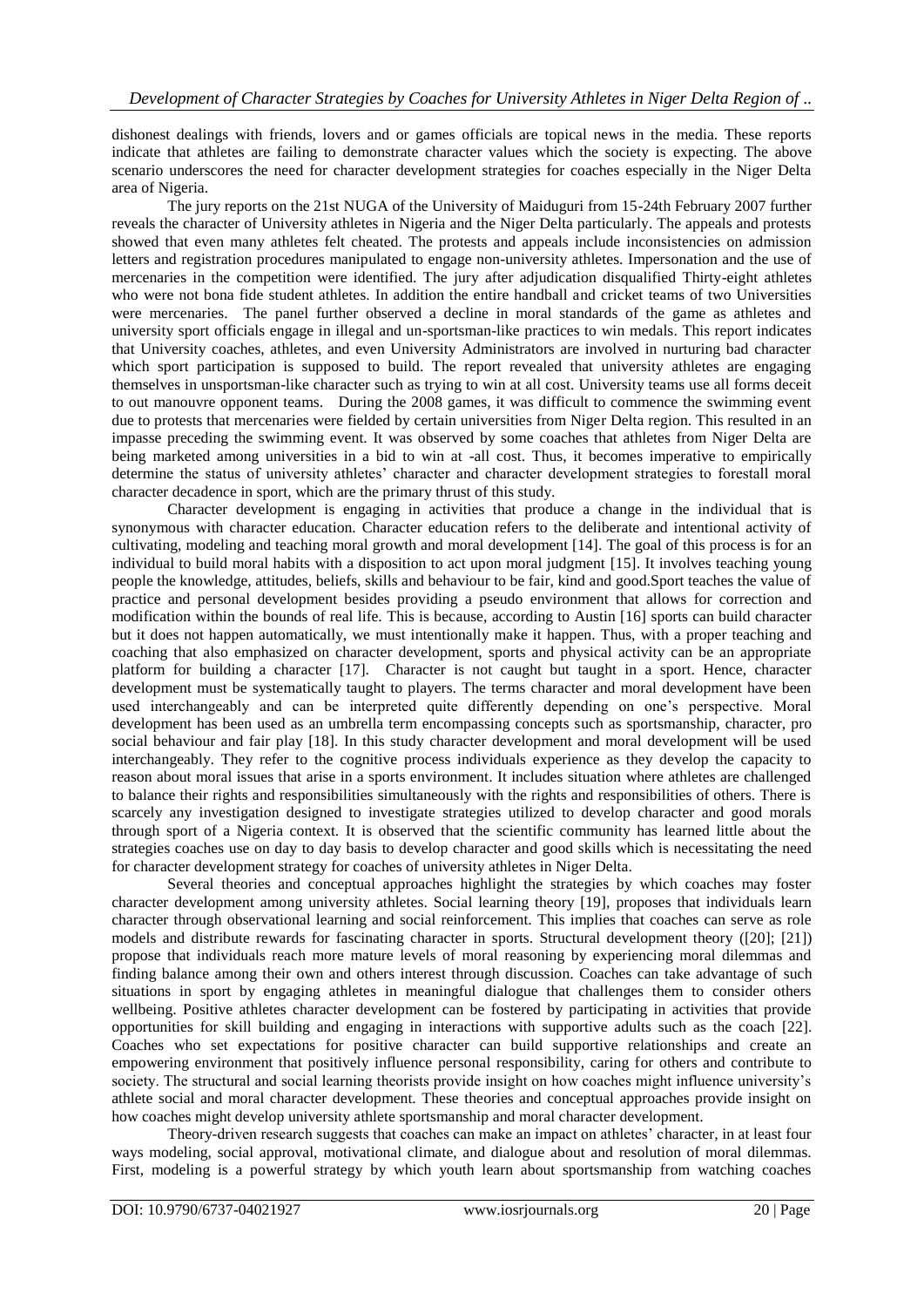desirable or undesirable behaviors ([23]; [24]). In line with social learning theory, coaches modeling of morally appropriate or inappropriate behaviors will likely influence players to own moral actions. Second, the degree to which youth perceive that coaches approve or disapprove of sportsmanlike and unsportsmanlike behaviors affect their attitudes and character ([25]; [26]). Consistent with structural developmental theory, intervention studies show that instructors who addressed morally-arousing situations through meaningful discussion helped youth adopt mature moral reasoning and display pro-social behaviours. Collectively, these studies suggest that coaches influence youth sportsmanship and character development through numerous social strategies.

Strategy in this study means a scheme of activities and skills that should be espoused to University athletes to bring about positive character development through sports participation. These activities should be focused on developing character among males and females within the various sport-types. It has been observed that sport and physical activity may not promote or facilitate character and its unique virtues unless appropriate and efficiently designed strategies are introduced to enhance character development [27]. If the goal of the coach is to stress the concept of character development, he/she has to adopt or design a plan that is based upon this objective.

Despite theoretical frameworks and empirical studies that point to coaches as important sources for fostering character development of athletes less research has focused on strategies they adopt to build character. A limitation that necessitates investigation of character is that moral and social character development theory and research has not guided any study of strategies coaches use to develop character of University athletes in Nigeria.

The finding of this study will provide a theoretical framework that can be utilized to develop university athletes' character. The study may equally provide theory driven strategies that will be used by coaches to enhance character development of university athletes. It offers a platform for coaches to appreciate the application of moral character development theories in the scheme for character development.

# **1.1 Purpose of the Study**

The purpose of this study is to determine character development strategies for coaches of university athletes in the Niger Delta. Specifically the study will determine:

Research questions:

- i. What are the strategies for moral character development of university athletes for coaches in the Niger Delta?
- ii. What are the strategies for social character development of university athletes for coaches in the Niger Delta?

# **II. Methods**

The Research and Development design was adapted to identify strategies for developing university athletes' character in the Niger Delta. Research & Development design was considered appropriate because it enabled a proper field testing and validation of strategies for developing character of university athletes [28]. Borg and Gall opined that in using this design as thesis or dissertation requires scaling down of the project to limit the development to just a few steps the Rand D cycle. The successful application of this design by [29] and [30] who modified and scaled down their projects to only six and seven steps respectively, to develop Healthy Ageing Intervention Model and Crisis Management Model for Soccer Clubs in South Eastern States of Nigeria respectively, suggested a success in its use for Character Development Strategies for coaches of University Athletes in the Niger Delta. Six steps of the design were adapted in this present study that includes the following:

# *Step I:* Research reports and information collection

This involved an assessment of the current situation of the character of university athletes in the Niger Delta. A review of literature on the state of university athletes' character in the world and Nigeria. Reports from WISCONSIN Intercollegiate Athletic Council [35], Australian coaching council and Nigerian University Games association report of Jury appeal for the 21st games were consulted. This was followed with a baseline study using descriptive survey design to ascertain the current status of the university athletes character was conducted in the Niger Delta.

# *Step II:* Planning

This involved identification of skills values and activities that are essential for character development such as moral dialogue, discussions, fair play, responsibility, respect, care, sports fairs, league competitions and lots more were identified with methods of application.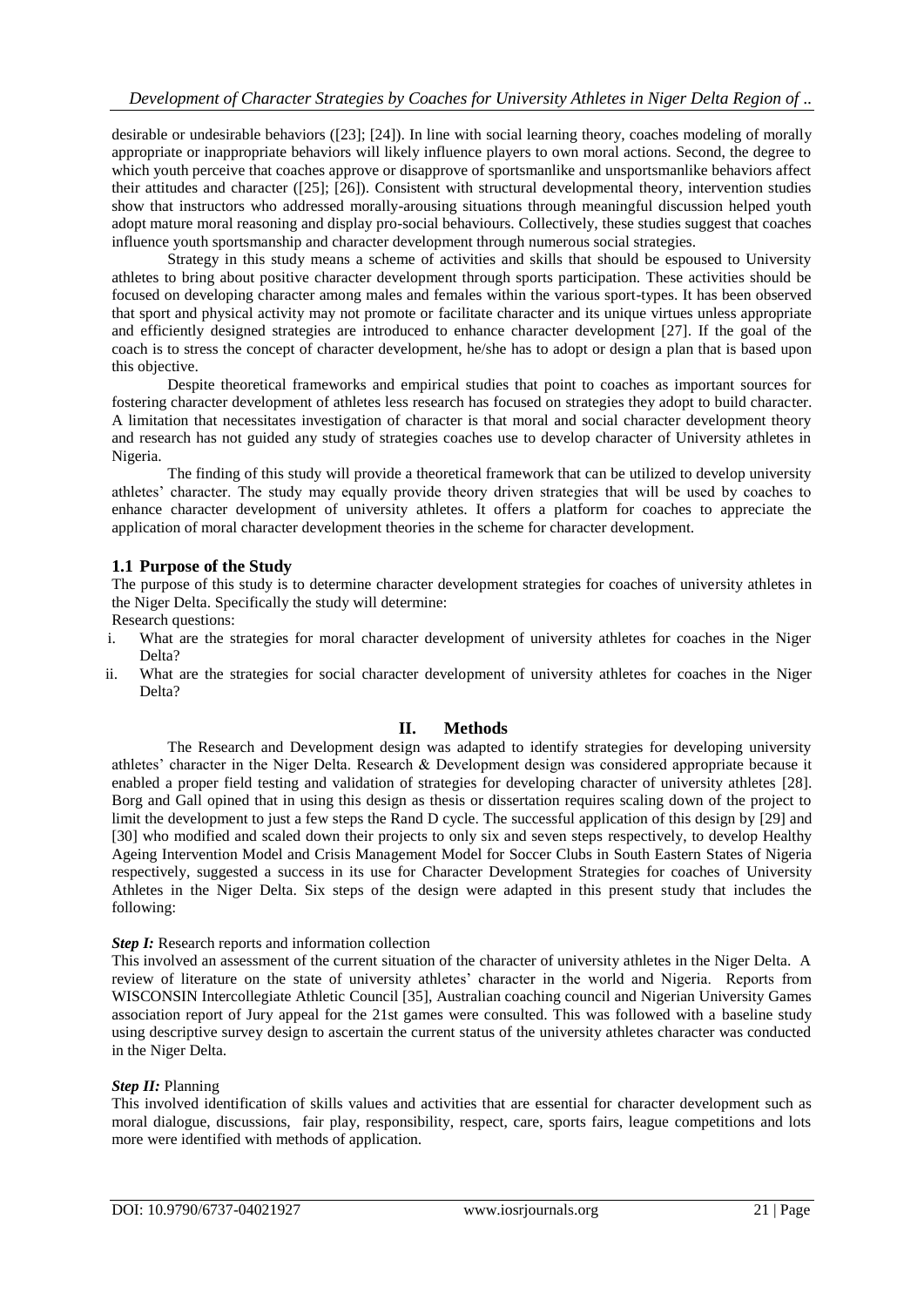*Step III:* Validation of character development strategies

A preliminary draft of the skills and activities for inclusion was subjected to face validation by a team of experts in the field of sport, sociology, measurement and evaluation. This resulted in modification of proposed strategies based on the recommendation of the experts.

**Step IV:** Preliminary field testing

The instrument was used to generate data from coaches from Nnamdi Azikiwe University Awka and the University of Nigeria, Nsukka for reliability and factor analysis.

*Step V:* Main field testing

The validated version of the instrument was sent to the universities sampled in the Niger Delta for data collection. The data collected were used for statistical analysis to answer research questions and test hypothesis proposed for the study.

*Step VI:* A final draft of the strategies identified by coaches in the Niger Delta.

The draft of strategies embodies the character scenarios, which was cross matched with the targeted traits and strategies that were identified to address moral, social and sportsmanship improvement.

Forty-six coaches constitute the population. All the coaches identified by the sports directors of the University were used for the study, and there was no sampling. Two questionnaires were designed. The first is University athletes' character development strategies questionnaires (UACDSQ). Based on literature review, a 17 item questionnaire put in three sections were constructed for the study. Section A consists of personal data of the respondents Coach, B has nine questions on good character strategies, C, has eight questions on social character strategies while section. Sections B and C has a 4 point rating scale question of very appropriate, (VA) appropriate (A) not appropriate (NA) not very appropriate (NVP). The second questionnaire determined the suitability of the strategies for resolving the character problems. Coaches were asked match character trait items against validated strategies. Five experts considered the items in the instrument adequate regarding clarity, appropriateness of language and its ability to elicit the required information solicited. The content and construct validity of the instrument were estimated using factor analysis. The varimax with Kaizer normalization methods principal components analysis (PCA) and the extraction method were used in extracting the content and construct validity. The construct validity of the instrument was estimated with rotated component matrix, with Kaizer normalization and for content validity with rotated sum of square loadings. The eigenvalues above one were used to select factors that genuinely measure similar constructs.

The social character strategies, with eleven items, 8 were extracted with rotated components matrix ranging from 0.62 – 0.86. These scores are an indication that the items have construct validity. The rotated sum of square loading shows a cumulative variance of 62.17%. The moral character strategies indices with eleven items, all the items were extracted with rotated components matrix ranging from  $0.57 - 0.87$ . These scores indicate good content validity. The rotated sum of squares shows that a cumulative percentage of 68.74% are indication of high construct validity. The cronbach statistics was used to determine reliability and it yielded a coefficient alpha of 0.89 at (P<0.05). The social character subscale yielded 0.81 Therefore the UACDSQ was considered to have a good reliability measure for this study. The item mean was computed and used to select character development strategies. Any item above a mean score of 3.00 was considered appropriate. The simple percentage was used to determine the result of matched items

# **III. Result**

Research Question One

What is the mean score of moral character development strategies of coaches for university athletes in the Niger Delta?

| S/N | <b>STRATEGIES</b>                                                                                                                                                    | <b>COACH</b>             | <b>SD</b> | <b>Decision</b> |
|-----|----------------------------------------------------------------------------------------------------------------------------------------------------------------------|--------------------------|-----------|-----------------|
|     |                                                                                                                                                                      | $N=46$<br>$\overline{x}$ |           |                 |
|     |                                                                                                                                                                      |                          |           |                 |
|     | Coaches and athletes should devote substantive portion of post-practice briefing<br>sessions to discuss and stress the importance of integrity and honesty in sport. | 3.68                     | .55       | A               |
|     | Coaches should demonstrate transparency in dealing with issues concerning<br>fielding of athletes during competitions                                                | 3.50                     | .66       | А               |
|     | Coaches should organize moral dilemma discussions on the ethical implications<br>of deceit in sport.                                                                 | 3.41                     | .58       | А               |
|     | Captain should instruct team members to produce monthly watch words on fair<br>treatment of opponents in sport.                                                      | 3.28                     | .62       | А               |
|     | Coaches and athlete should be involved in moral reasoning and moral dilemma<br>discussions in resolving conflicts on ethical issues in sports.                       | 3.43                     | .65       | А               |
| -6  | Motivational speakers should be engaged to talk on the moral implications of                                                                                         | 3.63                     | .53       |                 |

**Table 1:** Mean scores Moral Character development strategies of Coaches

DOI: 10.9790/6737-04021927 www.iosrjournals.org 22 | Page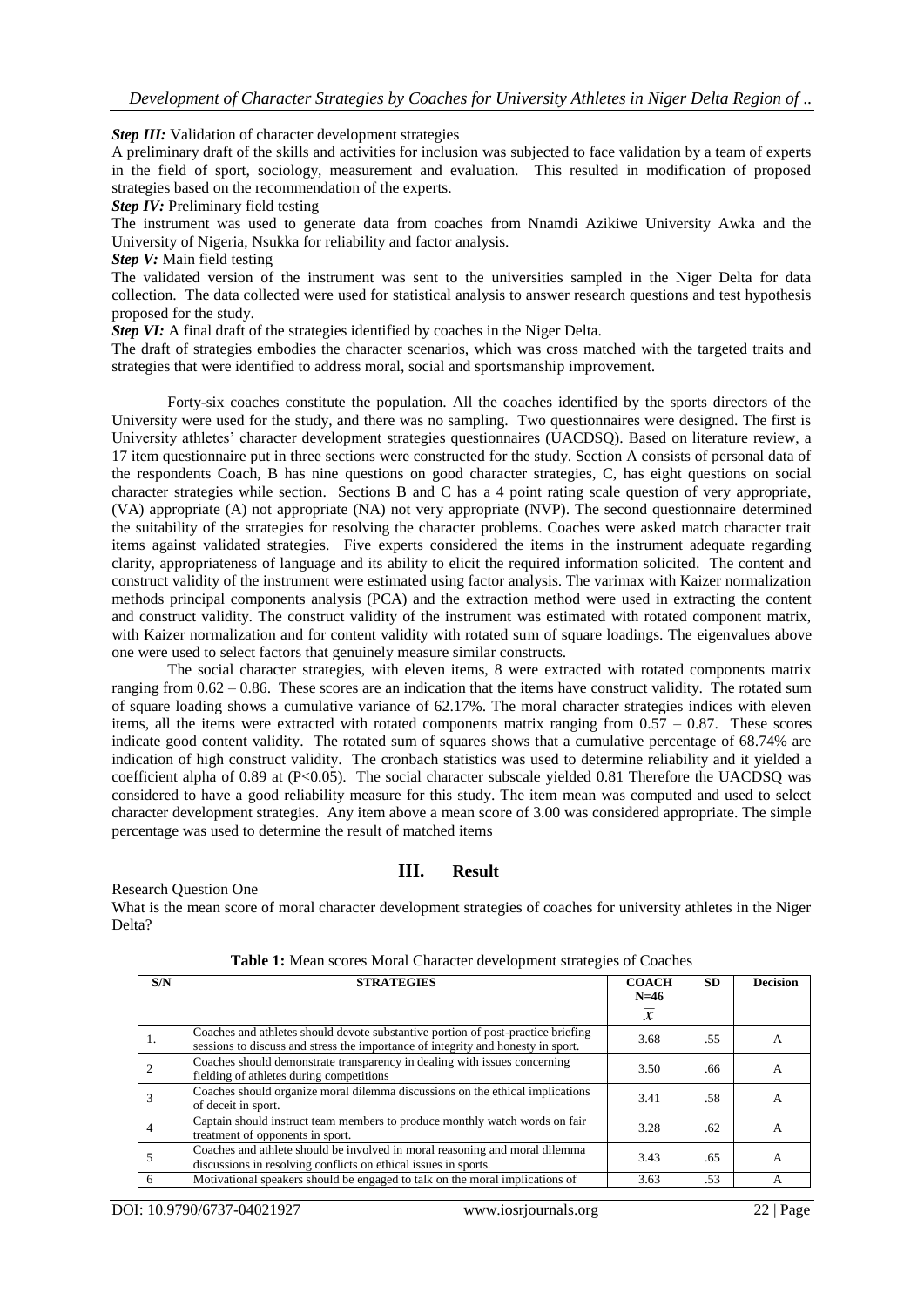| moral implication of using performance enhancing drugs in sport.<br><b>Grand Total</b>                                                                              | 3.65 | .54 |  |
|---------------------------------------------------------------------------------------------------------------------------------------------------------------------|------|-----|--|
| breaking and impunity in sports.<br>Athletes should organize public campaigns to highlight through discussion the                                                   |      |     |  |
| Coaches should jointly develop a code of conduct with athletes to sanction rule-                                                                                    | 3.39 | .53 |  |
| Athletes should regularly practice traditions that reinforce moral values of care<br>and compassion with coach led discussions before and during training sessions. | 3.46 | .62 |  |
| getting opponent injured deliberately to win in sport.                                                                                                              |      |     |  |

Criterion  $\bar{x} = 3.00$  Appropriate = A ( $\bar{x} > 3.00$ ) NA= Not Appropriate ( $\bar{x} < 3.00$ )

Table 1 shows that all the mean scores of coaches on the strategies are above the criterion mean of 3.00 and grand of 3.50, they were all accepted. Since all the mean scores are above the criterion mean (grand mean3.50  $\pm$ 0.59), it implies that all strategies are considered appropriate by coaches.

**Table 2:** Coaches Matching of Moral Character Strategies Against Moral Character Traits of University

| Athletes.      |                                                                                |                         |                |                 |                                                                               |  |
|----------------|--------------------------------------------------------------------------------|-------------------------|----------------|-----------------|-------------------------------------------------------------------------------|--|
|                | Poor moral character                                                           | Item no                 |                | <b>Relative</b> |                                                                               |  |
| S/N            | traits displayed in sport                                                      | of                      | Frequency      | frequenc        | <b>Character development strategies</b>                                       |  |
|                | by athletes                                                                    | strategy                |                | y               |                                                                               |  |
|                |                                                                                | 1                       | $\overline{7}$ | 7.5%            | Coaches and athletes should devote                                            |  |
|                | Players fake injury to gain                                                    | 2                       | $\overline{c}$ | 5.0%            | portion of post-practice<br>substantial                                       |  |
| 1              | advantage over opponent                                                        | 8                       | 9              | 22.5%           | briefing session to discuss and stress the                                    |  |
|                |                                                                                | 9                       | 22<br>55%      |                 | importance of integrity and honesty in                                        |  |
|                |                                                                                | Total                   | 40             | 100%            | sport.                                                                        |  |
|                |                                                                                | 1                       | 5              | 12.5%           |                                                                               |  |
|                | Athletes break game rules                                                      | $\overline{c}$          | 31             | 77.7%           | Coaches and athletes should develop                                           |  |
| $\overline{c}$ | if official will not catch                                                     | 7                       | $\overline{c}$ | 5%              | code of conduct that specify sanctions for                                    |  |
|                | them.                                                                          | 8                       | $\overline{c}$ | 5%              | rule breakers.                                                                |  |
|                |                                                                                | Total                   | 40             | 100%            |                                                                               |  |
|                | Athletes support coaches                                                       | 1                       | 25             | 62.5%           | Coach should instruct team members to                                         |  |
| 3              | who locate matches in bad                                                      | 3                       | 8              | 20.0%           |                                                                               |  |
|                | playgrounds<br>to<br>gain                                                      | $\overline{\mathbf{4}}$ | $\overline{7}$ | 17.5%           | produce monthly watchwords on fair                                            |  |
|                | advantage over opponents                                                       | Total                   | 40             | 100%            | treatment of opponents in sport                                               |  |
|                |                                                                                |                         |                |                 | Coaches should demonstrate                                                    |  |
|                | Athletes encourage                                                             |                         | 20             | 50%             | transparency on fielding of athletes.                                         |  |
| $\overline{4}$ | university coaches who<br>field non university athletes<br>in competitions.    | 4<br>5                  | 20             | 50%             |                                                                               |  |
|                |                                                                                | Total                   | 40             | 100%            | Coaches should organize moral                                                 |  |
|                |                                                                                |                         |                |                 | reasoning discussions on use of                                               |  |
|                |                                                                                |                         |                |                 | mercenaries in compositions.                                                  |  |
|                |                                                                                | 4                       | $\tau$         | 17.5%           | Athletes should organize public                                               |  |
| 5              | Athletes protect teammates<br>who use performance<br>enhancing drugs in sport. | 6                       | 26             | 65%             | campaigns to highlight through                                                |  |
|                |                                                                                | 8                       | $\tau$         | 17.5%           | discussion the moral implication of using                                     |  |
|                |                                                                                | Total                   | 40             | 100%            | performance enhancing drugs in sport.                                         |  |
|                |                                                                                | $\overline{2}$          | 5              | 12.5%           |                                                                               |  |
|                | Players retaliate bad play<br>by opponents in<br>competitions.                 | 7                       | 27             | 67.5%           | Athletes should regularly practice<br>traditions that reinforce tolerance and |  |
| 6              |                                                                                | 9                       | 6              | 15%             |                                                                               |  |
|                |                                                                                | Total                   | 40             | 100%            | forgiveness in sport.                                                         |  |
|                | Players deliberately deceive<br>opponents to win in sport.                     | 4                       | $\tau$         | 17.5%           | Coaches should organize moral dilemma                                         |  |
| $\tau$         |                                                                                | 8                       | 33             | 82.5%           | discussion on the ethical implications of                                     |  |
|                |                                                                                | Total                   | 40             | 100%            | deceit in sport.                                                              |  |
|                |                                                                                | 1                       | 3              | 75%             |                                                                               |  |
|                | Players hurt opponents if                                                      | 3                       | $\overline{4}$ | 10%             | Motivational speakers should be engaged                                       |  |
| 8              | that will enable them win                                                      | $\overline{7}$          | 3              | 7.5%            | to talk on the moral implications of                                          |  |
|                | the game                                                                       | 9                       | 30             | 7.5%            | getting opponent injured deliberately to                                      |  |
|                |                                                                                | Total                   | 40             | 100%            | win in sport.                                                                 |  |

From Table 2 above twenty-two coaches adopted the use of motivational speakers (55%) as a strategy for players faking injury to gain advantage over opponents. On athletes breaking game rules if official would not catch them, 77.5% of the coaches accepted the strategy that coaches and athletes should develop code of conduct that specify sanctions for rule breakers to develop honesty. Twenty-five coaches (62.5%) indicated that item no. 1 (coaches and athletes should devote substantial portion of post-practice briefing session to discuss and stress integrity and honesty) as strategy for athletes who support locating matches in bad play grounds to gain advantage. On athletes encouraging university coaches who field non university athlete in competitions, two strategies where adopted: that coaches should demonstrate transparency on fielding of athletes (50%) and coaches should organize moral reasoning discussions on use of mercenaries for competitions (50%). Twenty-six coaches (65%) matched item 6 (athletes should organize public campaigns to highlight through discussions the moral implication of using performance enhancing drugs in sports) to athletes protecting teammates who use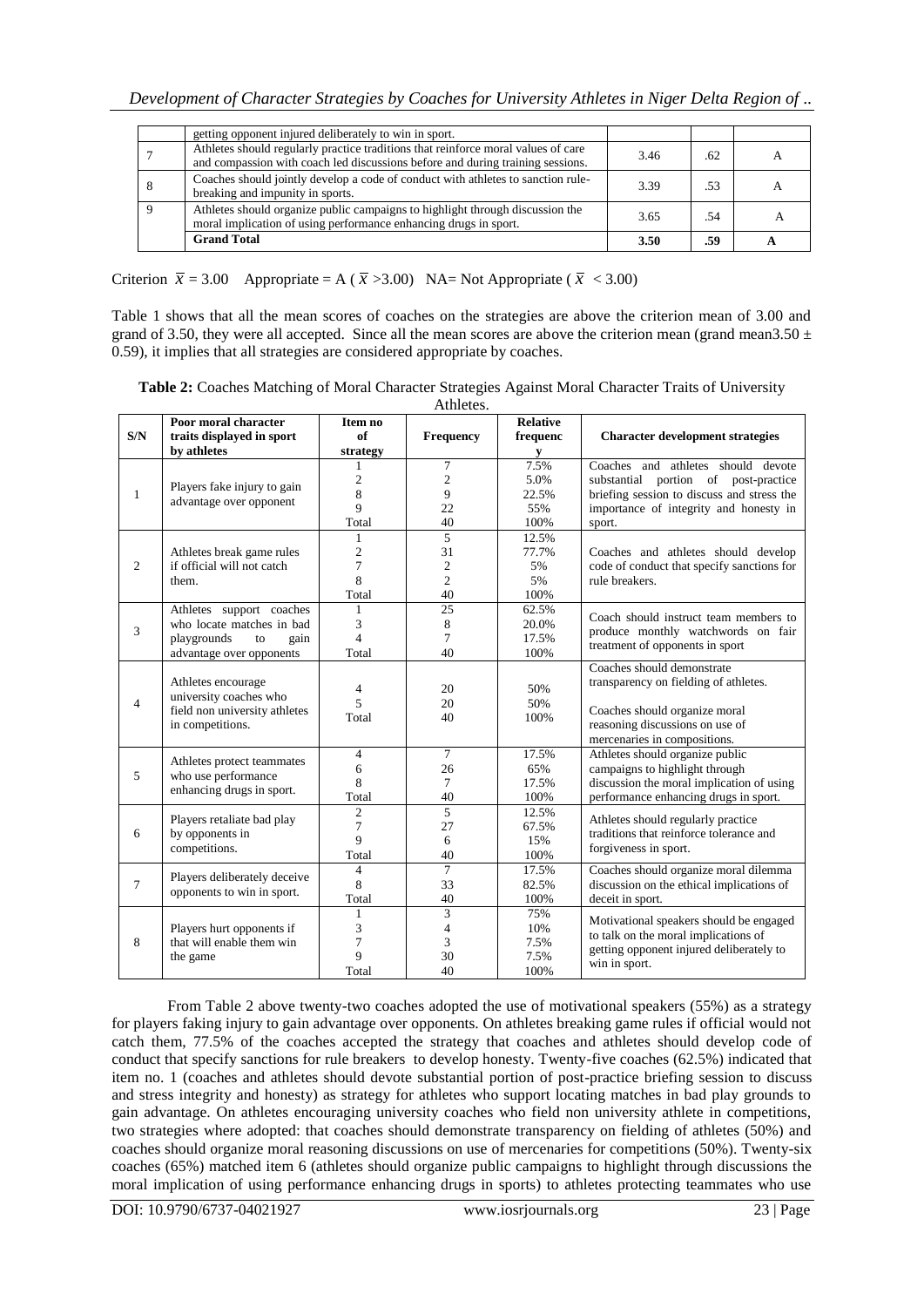performance enhancing drugs in competitions. Similarly, twenty-seven coaches (67.5) adopted item 7 (athletes should regularly practice traditions that reinforce tolerance and forgiveness) as a strategy for players that retaliate bad plays by opponents. Thirty-three (82%) accepted that coaches should organize moral dilemma discussions on the ethical implications of deceit in sport was matched against players deliberately deceive opponents to win in sports. Finally on moral character strategies, thirty coaches (75%) endorsed the use of motivational speakers to highlight the moral implication of inflicting injury on opponents deliberately, against players hurt opponent if that will enable them win.

### Research Question Two

What is the mean score of social character development strategies is of coaches of university athletes in the Niger Delta?

| S/N              | <b>STRATEGIES</b>                                                                                                                                                | <b>COACH</b><br>$N=46$ | SD. |                 |
|------------------|------------------------------------------------------------------------------------------------------------------------------------------------------------------|------------------------|-----|-----------------|
|                  |                                                                                                                                                                  | $\mathbf{x}$           |     | <b>Decision</b> |
| $\mathbf{1}$ .   | Sport fairs should be organized annually to promote and reward temperance and tolerance<br>in sports.                                                            | 3.54                   | .54 | A               |
| 2.               | Explicit incentives relating to team sacrifice should be communicated to athletes at the<br>commencement of each sport season on loyalty.                        | 3.50                   | .51 | $\mathsf{A}$    |
| 3.               | Autobiography of outstanding sport heroes who demonstrated perseverance and patriotism<br>should be distributed to athletes to read for discussion subsequently. | 3.50                   | .62 | $\mathsf{A}$    |
| $\overline{4}$ . | Motivational speakers should be engaged to enlighten at heletes on the need to be loving and<br>friendly to opponents.                                           | 3.50                   | .55 | $\mathsf{A}$    |
| 5.               | Coaches should organize peer discussion on the importance of diligence and sacrifice as a<br>medium of earning success in sport.                                 | 3.41                   | .58 | A               |
| 6.               | Coaches and team captains should Organize cooperative interactive computer video<br>assisted programmes on team work and integration of new members.             | 3.26                   | .65 | $\mathsf{A}$    |
| 7.               | Players councils should be constituted to resolve intra team conflicts                                                                                           | 3.47                   | .54 | $\mathsf{A}$    |
| 8                | Self-discipline to be inculcated through the principles of overload training                                                                                     | 3.41                   | .58 | A               |
|                  | <b>Grand Total</b>                                                                                                                                               | 3.45                   | .57 | A               |

# Criterion  $\bar{x}$  =3.00 Appropriate = A ( $\bar{x}$  > 3.00) , Not Appropriate = NA ( $\bar{x}$  < 3.00).

Table 3 show that all the mean scores of coaches on the strategies are above the criterion mean of 3.00 and grand of 3.50, they were all accepted. Since all the mean scores are above the criterion mean (grand mean3.45  $\pm$ 0.59), it implies that all strategies are considered appropriate by coaches.

| S/N            | <b>Social Character Traits</b>                                     | Item no        | Frequency | <b>Relative</b> | Social Character development strategies          |
|----------------|--------------------------------------------------------------------|----------------|-----------|-----------------|--------------------------------------------------|
|                | <b>Exhibited In Sport</b>                                          | of             |           | frequency       |                                                  |
|                |                                                                    | strategy       |           |                 |                                                  |
|                | Players are angry at their team<br>mates for making mistakes       |                | 32        | 80%             | (1) Sport fairs should be organized periodically |
| 1              |                                                                    |                | 4         | 10%             | to promote and reward athletes who display       |
|                |                                                                    | 5              | 4         | 10%             | temperance and tolerance in sport.               |
|                |                                                                    | Total          | 40        | 100%            |                                                  |
|                | Players withdraw from                                              | 2              | 32        | 80%             | (2) Autobiography of past model athletes that    |
| $\overline{2}$ | practicing difficult skills during                                 | 3              | 3         | 7.5%            | demonstrated tenacity and perseverance should    |
|                | training sessions.                                                 | 4              | 5         | 12.5%           | be distributed to athletes to read before coach  |
|                |                                                                    | Total          | 40        | 100%            | led discussions.                                 |
|                | Athletes obey game rules only<br>when it is convenient.            | 2              | 5         | 12.5%           | (3) Explicit rewards and incentives relating to  |
|                |                                                                    | 3              | 29        | 72.5%           | total allegiance and obedience should be         |
| 3              |                                                                    |                | 3         | 7.5%            | communicated to athletes at commencement of      |
|                |                                                                    | 5              | 3         | 7.5%            |                                                  |
|                |                                                                    | Total          | 40        | 100%            | each sport season.                               |
|                |                                                                    | 4              | 32        | 80%             |                                                  |
|                | Players easily give up during<br>extra time in competitions.       | 5              | 4         | 10.0%           | (4) Self-discipline should be inculcated through |
| $\overline{4}$ |                                                                    | 6              |           | 2.5%            | the principles of overload training.             |
|                |                                                                    | 3              | 3         | 7.5%            |                                                  |
|                |                                                                    | Total          | 40        | 100%            |                                                  |
|                |                                                                    | 5              | 32        | 80%             |                                                  |
|                | Athletes do not treat opponents<br>as friends during competitions. | 6              | 5         | 12.5%           | (5) motivational speakers should be engaged to   |
| 5              |                                                                    |                | 2         | 5%              | talk on acceptance of opponents as friends in    |
|                |                                                                    |                |           | 2.5%            | sports                                           |
|                |                                                                    | Total          | 40        | 100%            |                                                  |
|                | Athletes do not work hard on                                       | $\mathfrak{2}$ | 3         | 7.5%            | (6) Coaches should organize peer discussions on  |
| 6              | performing difficult tasks at all                                  | 6              | 28        | 70%             | the importance of diligence and sacrifice as a   |
|                | times.                                                             |                | 3         | 7.5%            | medium of earning success in sport.              |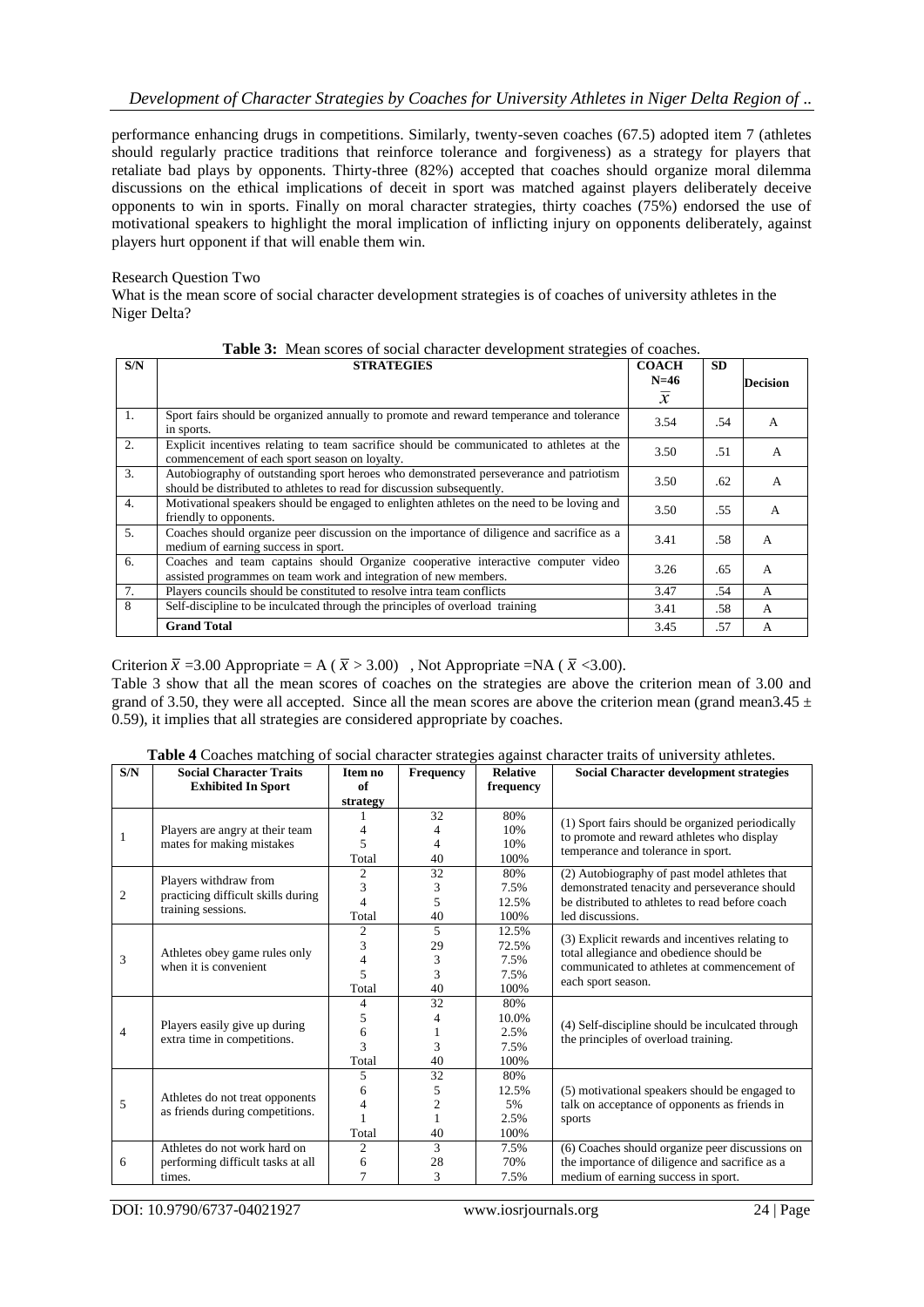*Development of Character Strategies by Coaches for University Athletes in Niger Delta Region of ..*

|   |                                                                                                      |       |    | 15%   |                                                  |
|---|------------------------------------------------------------------------------------------------------|-------|----|-------|--------------------------------------------------|
|   |                                                                                                      | Total | 40 | 100%  |                                                  |
|   | Athletes do not encourage one<br>another when things are not<br>working well during<br>competitions. |       |    | 5.0%  |                                                  |
|   |                                                                                                      |       |    | 2.5%  | (7) Player councils should be constituted to     |
|   |                                                                                                      |       | 30 | 75%   | resolve intra team conflicts on team cohesion in |
|   |                                                                                                      |       |    | 17.5% | sports.                                          |
|   |                                                                                                      | Total | 40 | 100%  |                                                  |
|   |                                                                                                      |       |    | 5%    |                                                  |
| 8 | Players do not assist teammates                                                                      |       | 39 | 7.5%  | (8) Coaches and team captains should organize    |
|   | who are striving to be fielded                                                                       |       |    | 5%    | interactive computer video assisted programmes   |
|   | for competitions.                                                                                    |       |    | 82.5% | on team work and integration of new members.     |
|   |                                                                                                      | Total | 40 | 100%  |                                                  |

From Table 4, Coaches adopted item 1 which specifies that sport fairs should be organized periodically to promote and reward athletes who display temperature are tolerance (80%) which scored highest of all the items, as the strategy for players being angry at their teammate who make mistakes during play. The character trait of players withdrawing from practice of different skills, (is matched against the reaching of autobiography of past model athletes that demonstrated tenacity and perseverance (80%) as a strategy. The social character trait of athletes obeying game rules only when it is convenient is matched with item 3 (explicit rewards and incentives relating to total allegiance and obedience should be communicated to athletes (72.5%). University coaches adopted item 4 (self-discipline should be inculcated through the principles of overload training) which scored 80% as a match to player who easily give up during extra time of competitions on the trait of athletes to not treat opponents as friend during competitions coach adopted item 5 (80%) (Motivational speakers should be engaged to talk on acceptance of opponents as friends in sports) as strategy. Coaches matched item 6(70%) (Coaches should organize peer discussions on the importance of diligence and sacrifice as a medium of earning success) to athletes do not work hard on performing difficult tasks at all times. The trait which states that athletes do not encourage one another when things are not working well during competition is matched to item 7(75%) (Player councils should be constituted to resolve intra team conflicts on team cohesion in sports. Coaches of university athletes matched item 8 (coaches and team captains should organize interactive computer and video assisted programmes on team work and integration of new members.

# **IV. Discussions**

# **4.1 Moral Character Development Strategies**

Coaches considered the use of motivational speakers to talk on the moral implications of getting opponent injured deliberately as a strategy for athletes who fake injury to gain advantage over opponent during sports. Reports from [31] show that motivational talks appeal to the conscience and enables athletes to make decisions leading to changes in character. Motivational speakers appeal to the emotions and enhances perspective-taking enabling athletes to take wise moral decision about care of fellow athletes in sport. On athletes breaking game rules if officials will not catch them, coaches adopted the strategy of coaches and athletes developing code of conduct that specify sanctions for rule breakers. [32] noted the effectiveness of written codes of conduct which embody structures for enforcing the sanctions by ethical conduct committee. The codes of conduct which are published should be distributed to athletes enables them to be more conscious of their character in sports. For athletes who encourage coaches to locate matches on bad playgrounds to gain advantage over opponents , coaches adopted the strategy of devoting substantial portion of post practice briefing session to discuss and stress the importance of integrity and honesty in sports. During the Arizona sport summit accord [33] it was suggested and adopted that coaches should make good use of post practice briefing session discussion to inculcate desirable moral values in sport.

Two strategies were endorsed by coaches for their colleagues who field non bona fide athletes in competitions .They include: demonstration of transparency in fielding of athletes and the organization of moral reasoning discussions on the rational for fielding mercenaries in university sport competitions. [34] posited that when coaches demonstrate transparency in dealing with issues relating to fielding athletes for competitions athletes are challenged to emulate and internalize such character traits. On moral reasoning [9] reasoned that good character results from individual's ability and capacity to engage moral reasoning and moral dialogue in resolving issues where athlete are in dilemma. Lange opines that when athletes use their reasoning skills to control themselves virtue results. On the act of protecting teammates who take performance enhancing drugs to perform in sports competitions coaches accepted that athletes and coaches should organize public campaigns to highlight through discussions the moral rationale of using drugs to compete with opponents. The Wisconsin Intercollegiate Athletic Conference [35], approved the use of public campaigns by players to educate the public and athletes on the moral implications of competing under the influence of drugs. Campaigns enhance personal reflective thinking by the participants in the exercise and enable the athletes to lead by example.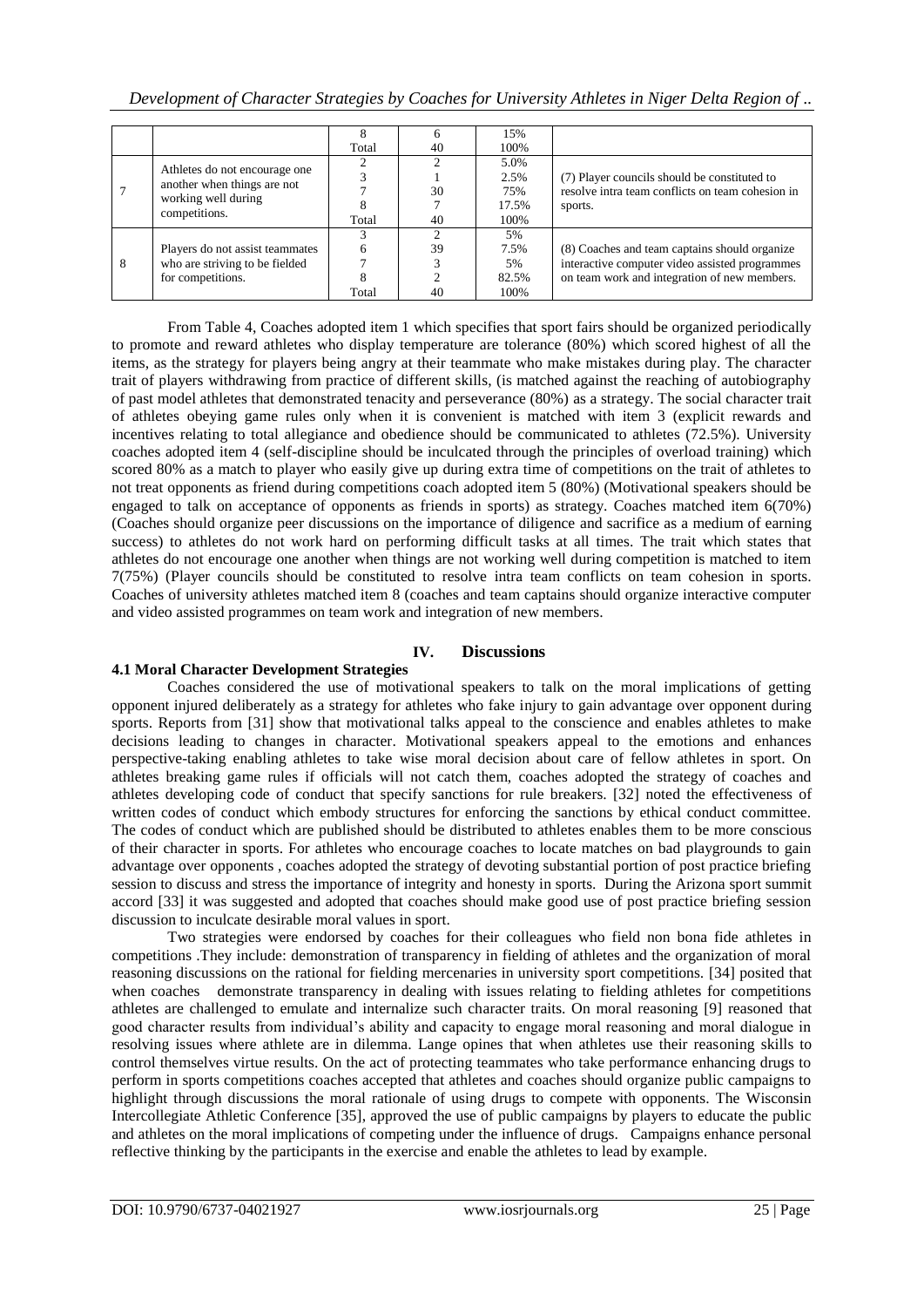Coaches matched the regular practice of traditions that reinforce tolerance and forgiveness to retaliating bad play by opponents in sport competitions. Coaches should reinforce tradition of caring for colleagues and opponents by showing courtesy. When athletes assist fallen athletes in the field of play it fosters the need for courtesy and care in sports rather than retaliation [36]. On players who deliberately deceive opponents to win, coaches accepted the organization of moral dialogue and dilemma discussion sessions for athletes, [36] explained that moral dilemma discussions sometimes called ethical decision making is a strategy in which athletes are presented moral issues by the coach to arouse interaction among athletes to resolve dilemmas. This strategy facilitates the application of athlete's moral reasoning skills in resolving conflicts and dilemmas they face in the field of play. Finally on moral character strategies, coaches matched the engagement of motivational speakers to appeal to the conscience of athletes who hurt opponents to win games.

# **4.2 Social Character Development Strategies**

Coaches adopted the organization of sport fairs during which athletes who exercise tolerance and temperance are rewarded as strategy for players who are angry at their teammates for making mistakes. Josephson institute for center of sports [37] prescribed sport fairs where many sports are organized to display virtues that are acquired through sport participation. Sport fairs present opportunities to celebrate and reward outstanding character in sport thereby stimulating competition for aspiration to good behavior in sports. On athletes who withdraw from practicing difficult skills while training, the study of autobiographies of past model athletes who demonstrated tenacity and perseverance was recommended by university coaches. [9] also recommended that autobiographies of model athletes should be distributed to and read by athletes for discussions subsequently with coaches. Lange observed that reading autobiographies facilitates reflective thinking and it is a precursor for acquisition valued character traits.

Communication of explicit incentives and rewards relating to total allegiance to officials and rule was recommended by coaches as strategy for athletes who obey game rules only when it is convenient. Athletes have the orientation of knowing the outcome of behavior in sports. [38] is of the opinion that when coaches verbally express the expected rewards given to athletes who exhibit good character they are committed to practice skills that enhance development of character. On the habit of athletes giving up easily during extra time, coaches approved that self-discipline should be inculcated through the principles of over-load training. [39] asserted that when athletes focus on self-mastery and personal improvement through gradual increase of the workload, they are more likely to understand the purpose of self-discipline .Self-discipline is developed through consistent increase of athlete's hours of training. To tackle the problem of athletes who do not treat opponents as friends on the field of play, coaches endorsed the engagement of motivational speakers to discuss the need to see opponent players as friends during competitions. Motivational speakers teach and discuss issues passionately in an informal atmosphere. [40] observed that individual are challenged to think reflectively upon relating well with their opponents in the field of play. Coaches recommended the organization of peer discussion on diligence and sacrifice as panacea for resolving the issue of who do not work hard on performing difficult tasks at all times. [41], accepted peer discussion as a promising practice for developing character traits such as respect, fairness, self-discipline and hard work. These character traits are manifested through social-emotional behaviour such as being a good listener, understanding others point of view and understanding one's own and others feelings.

Coaches endorsed the constitution of player councils to resolve intra team conflicts and team cohesion as strategy for athletes who do not encourage each other when things are not working well during competition. Player council involves selecting model athletes for the purpose of providing them with a voice and choice in the team for resolving major social problems bordering on character [38]. On players who do not assist team mates who are striving to be fielded for competition, coaches approved the strategy of coaches and captains organizing interactive computer video assisted programmes on team work and integration of new members. The Arizona sport summit accord organized by Josephson [33] approved the use of computer and video assisted programmes where dummy recorded athletes play games showing cooperation and team cohesion. At the end of each session athletes interact by discussing problems arising from non-assistance.

# **V. Conclusion**

Structured and validated strategies are needed for development of character of athletes through sport participation. University coaches adopted nine moral character strategies that include briefing sessions on discussing integrity and honesty, having character code of conduct, and demonstrating transparency amongst others. While eight social character strategies were adopted for university athletes. They include organization of sport fairs to reward athletes, providing autobiography of athletes of model character to read; lectures delivered by motivational speakers, and player councils constituted to resolve intra team conflicts.